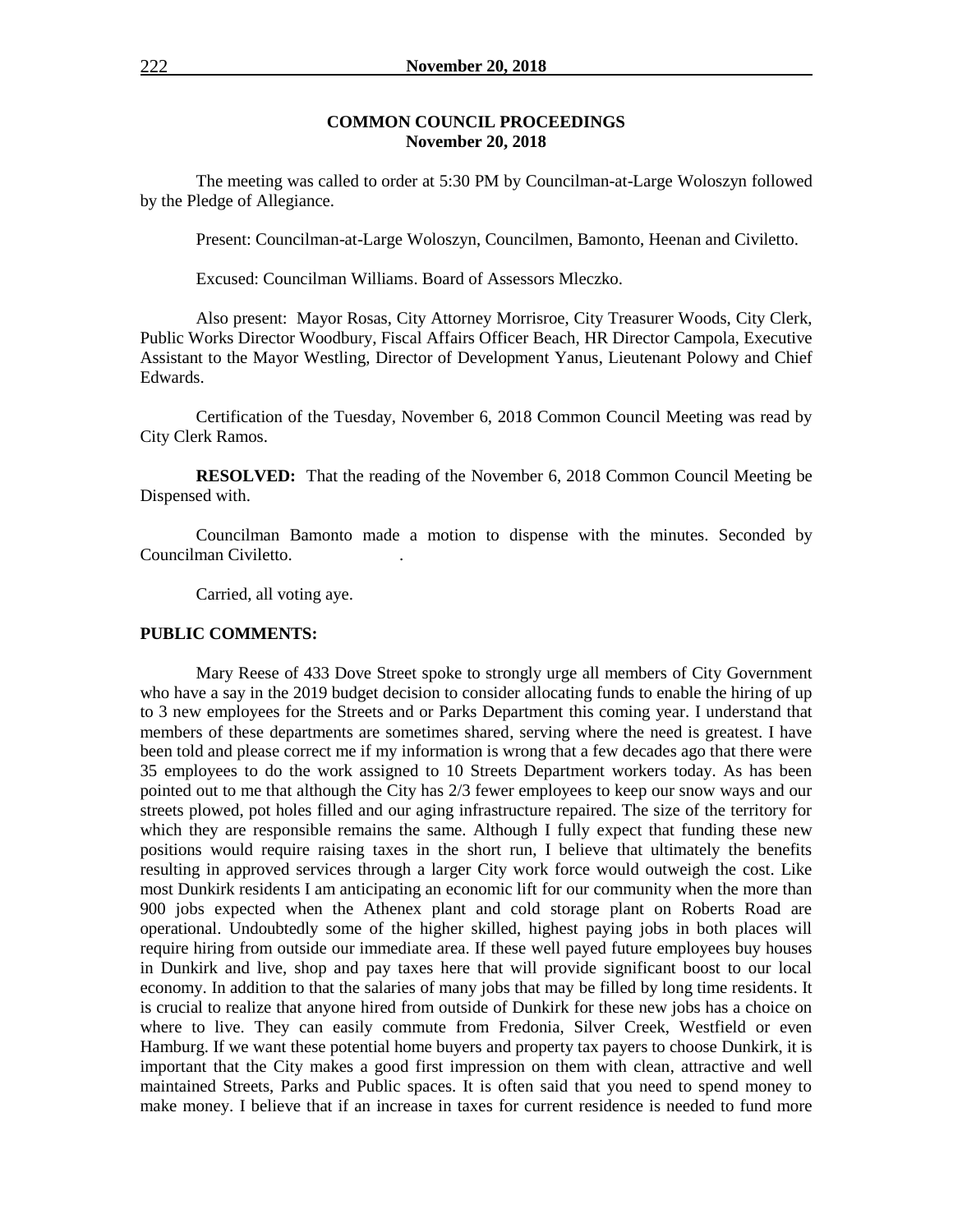employees for the Department of Public Works to perform vital maintenance. This upfront expense ultimately will result in reduced taxes for all of us by increasing home ownership, property value and tax revenue in The City of Dunkirk.

Jeannette Delgado of 321 Robin Street inquired for an update on the tunnel situation that was discussed prior, I do realize that due to the current weather and temperature outside its impossible to start and finish it by the end of the year but I was looking at what the game plan is in April or May when there could be more accomplished. Also, I can't remember the date of the City Council meeting but the owner of A Cab Company had come in and stressed that he does not want Lift and Uber in the area due to unfairness to him. Since that time he has reduced his hours. His hours of operation now only run from 5:00am-9:00pm. I feel that the need for those services in this area have actually risen due to that. We having second shifters that get out of work at 11:00pm, they are now using buddy systems to get home in the weather. We need it when it comes to the Holiday Season when everyone likes to be festive at the local bars for them to be able to have a safe ride home. I feel now due to this its actually causing an issue where we need outside people to come in and to help our community and transport them.

DPW Director Woodbury stated that he and the Mayor looked at the current budget and were able to encumber some funds to do the work in that tunnel. Unfortunately the temperature is too low for the material to stick adequately so we will acquire the material for the tunnel and store it over the winter or if we get a break in the winter we will apply it at that time and I believe Councilman Heenan has also made a donation.toward that account. We are waiting for the weather to be a little bit better so we can do the work.

#### **COMMUNICATIONS FROM THE MAYOR INCLUDING DISAPPROVAL MESSAGES:**

Mayor Rosas announced that Dunkirk Resident Mason Schrantz who is 8 years old has been selected to light the Tree of Hope at Roswell Park Hospital on December 14th. Nathan is a young man who was diagnosed with Leukemia last year and has been undergoing treatment at Roswell and is currently in remission. Congratulations to Mason. Also congratulated Director of Planning and Development Rebecca Yanus and all of her staff for doing a wonderful job. In 2018 we have incurred 8.5 million dollars for projects here in the City. These funds come from all levels of government local, county state and federal. Happy Thanksgiving and have a safe and wonderful holiday.

#### **COMMUNICATIONS FROM THE PUBLIC AND PETITIONS:**

Request from William Haskas on behalf of The Adams Art Gallery asking to close Sixth Street between Central Avenue and Washington Avenue on December 8th from 10:00am-5:00pm for the purpose of hosting street hockey games.

Councilman Civiletto stated that since Chief Ortolano isn't here I wanted let everyone know that I did have a discussion with him and he said that it would be okay in his opinion to close a portion of that street. The Adams Art Gallery is actually just asking to close from the sign on Sixth Street that says no parking from here to corner which goes to Central to the end of the parking lot in the Library. The Chief said that what we could do is on Washington and Sixth we could put a local traffic only half barrier so that people could still get into the library's parking lot because on Saturday they are open now and he will notify the ambulance service who uses Sixth Street to ask them if they could use Fifth and Seventh during that time. He said he doesn't expect any problems. Adams Art Gallery has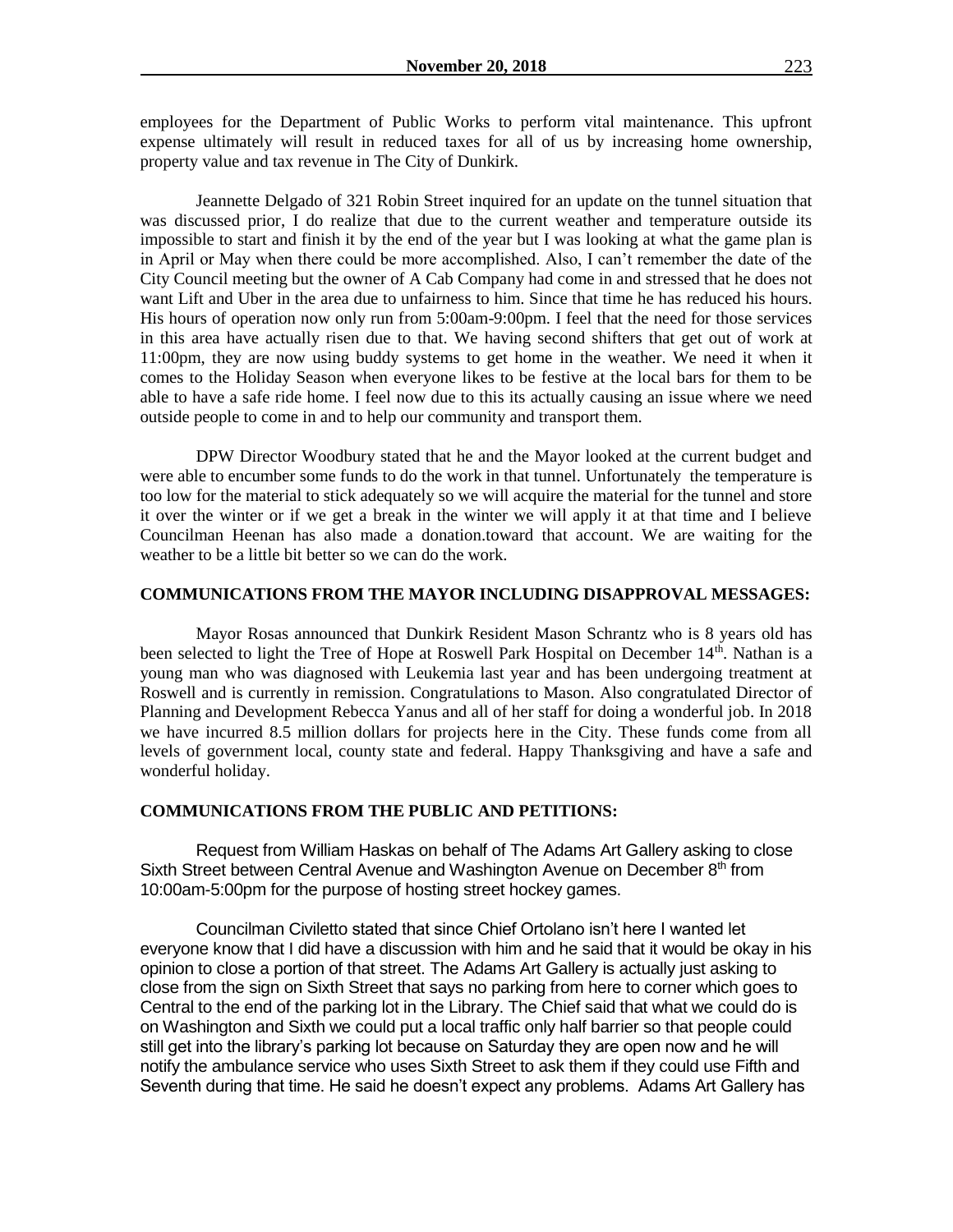the correct insurance and William Haskas who is leading this tournament has done this in other venues and is experienced in this type of event.

Councilman-at-Large Woloszyn stated a motion is needed to refer to the appropriate departments and approve subject to appropriate insurances and usual conditions.

Councilman Civiletto made a motion. Seconded by Councilman Bamonto. .

Carried, all voting aye.

### **REPORTS OF STANDING COMMITTEES, BOARDS AND COMMISSIONS:**

Councilman Bamonto thanked Director of Development Yanus on the 8.5 million dollars in grants that was brought in by her department. Happy Thanksgiving and hope to see everyone at small business Saturday at the D & F Plaza and the tree lighting after that from 5:00pm-7:00pm.

Councilman Civiletto wished everyone a Happy Thanksgiving to everyone and Congratulated Director of Development Yanus and her department on the 8.5 million dollars in grants.

Councilman-at-Large Woloszyn congratulated Director of Development Yanus.

### **UNFINISHED BUSINESS:**

### **RESOLUTION #107-2018 November 6, 2018**

### **BY: COUNCILMAN HEENAN**

# **AUTHORIZING ALTERNATIVE HOURS FOR CITY HALL EMPLOYEES**

**WHEREAS,** the City of Dunkirk's departments and staff that work at City Hall typically work from 9AM to 5PM; and

**WHEREAS**, the City of Dunkirk has maintained alternative hours since the summer with no staffing issues; and

**WHEREAS**, the City should have the option of adopting alternative hours for city hall departments and staff, be it 8AM to 4PM, or 8:30AM to 4:30PM; and

**WHEREAS,** such changes in the work schedule are subject to Department Heads staffing and rotating shifts as needed for offices that need to remain open until 5:00 pm, and subject to review by union representatives for the respective bargaining units affected by any change in work schedule; now, therefore, be it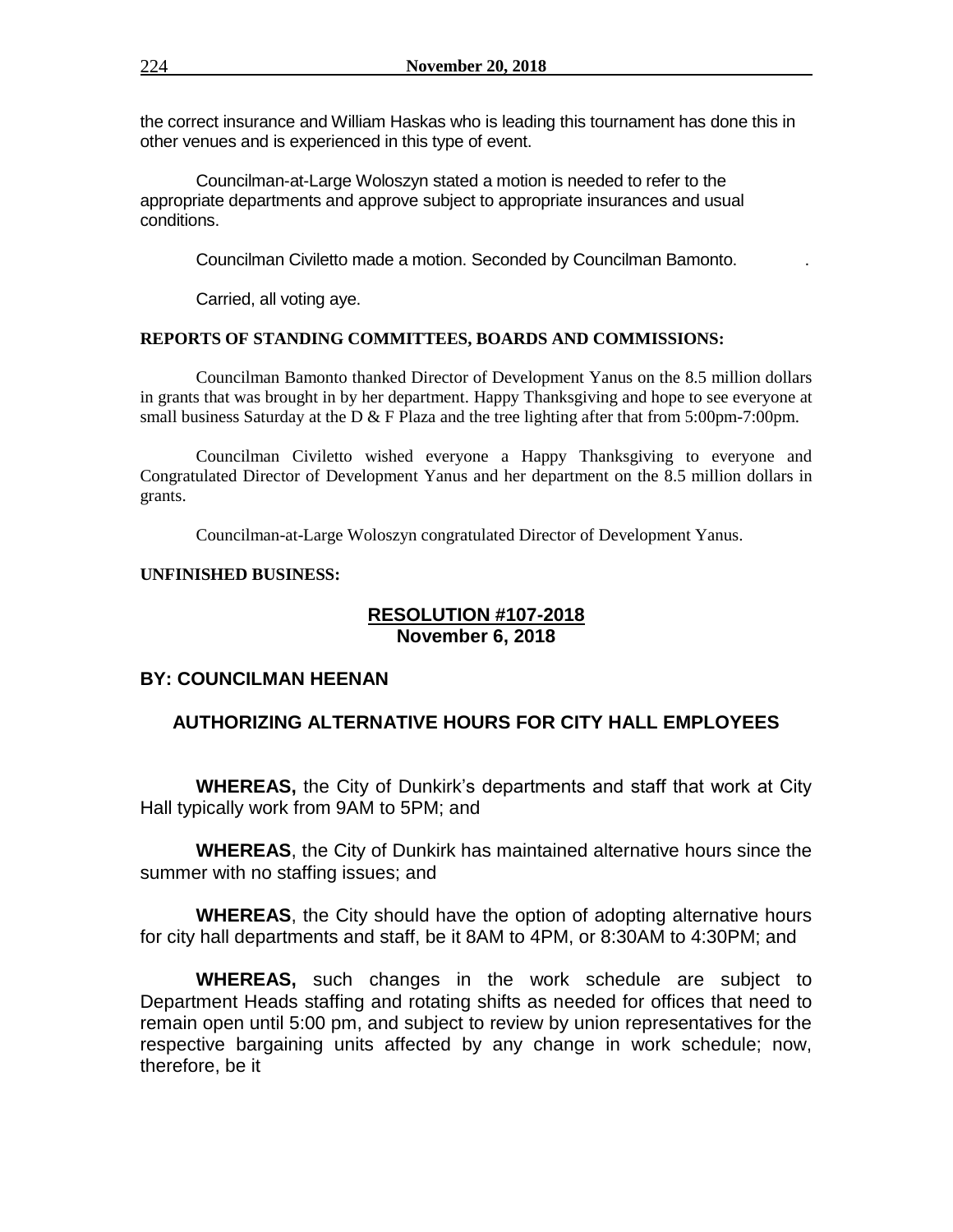**RESOLVED**, that the Dunkirk Common Council does hereby authorize the Mayor and the City Hall departments and staff to have the option of alternative hours year-round.

Councilman Civiletto made a motion to TABLE. Seconded by Councilman Bamonto.

Ayes: Acting Councilman-at-Large Williams, Councilmen Bamonto and Civiletto.

No: Councilman Heenan.

TABLED.

11/20/18

Councilman-at-Large Woloszyn stated a motion was needed to take this off the TABLE.

Councilman Civiletto made a motion. Seconded by Councilman Bamonto.

Ayes: Councilmen Bamonto and Civiletto.

No: Councilman Heenan and Councilman-at-Large Woloszyn.

REMAINS ON THE TABLE. 2-2

## **PREFILED RESOLUTIONS:**

# **RESOLUTION #109-2018 November 20, 2018**

# **BY: THE ENTIRE COUNCIL**

# **AUTHORIZING SHARED SERVICES AGREEMENT EXTENSION (POLICE SERVICES – TOWN OF DUNKIRK)**

**WHEREAS,** the City of Dunkirk (City), by Resolution No. 118-2017 (December 19, 2017), and the Town of Dunkirk (Town), entered into a shared services agreement for certain police services, which was extended through December 31, 2018; and

**WHEREAS,** the City and Town desire to extend the mutually-beneficial agreement for calendar year 2019; now, therefore, be it

**RESOLVED,** that the Mayor is hereby authorized and directed to execute any and all documents necessary for a shared services agreement with the Town of Dunkirk, for police services, from January 1, 2019 through December 31, 2019, at a cost of One Thousand Seven Hundred Eighty Five Dollars and Zero